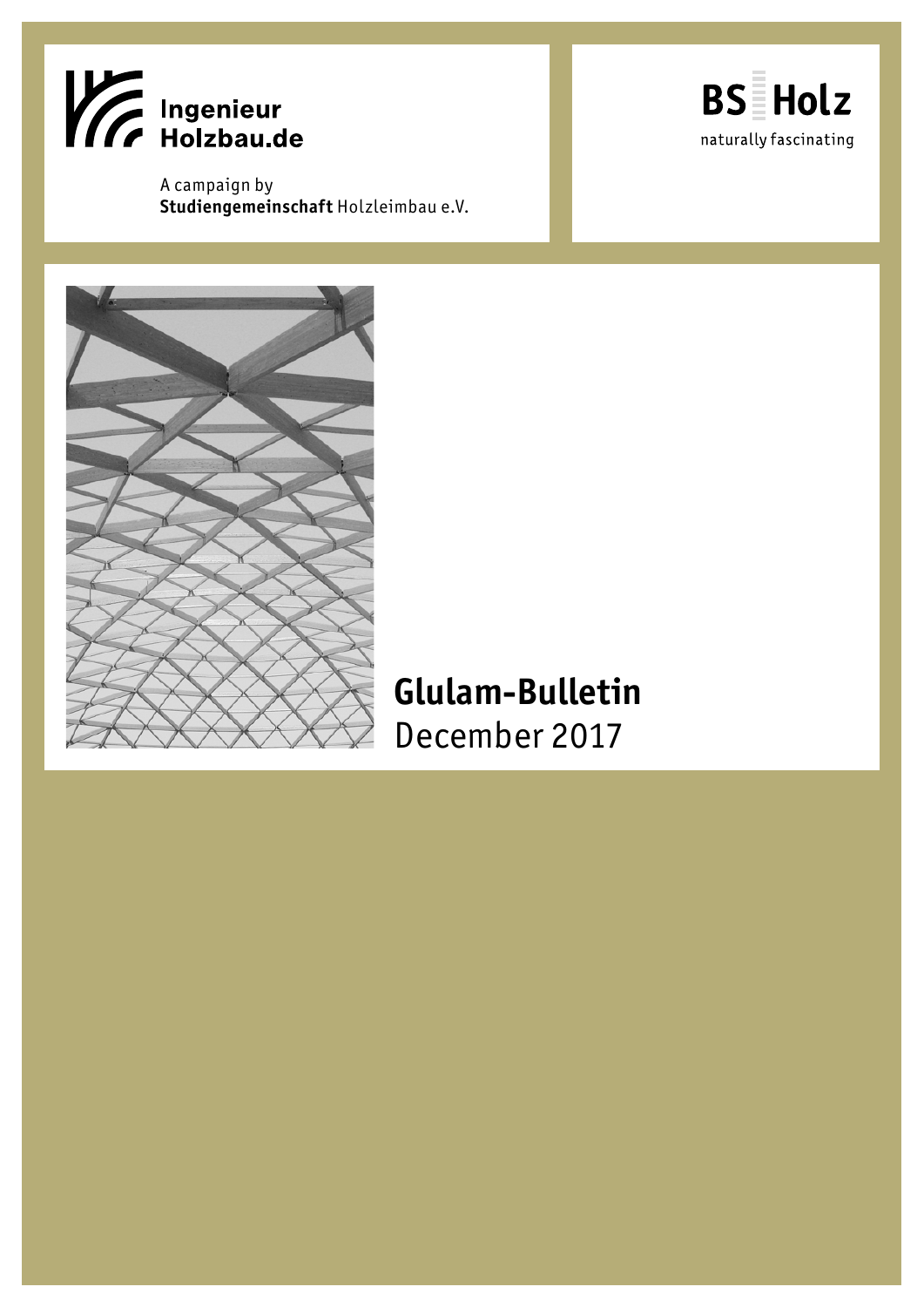**December 2017**



#### **General**

Load bearing components made from glued laminated timber (Glulam) are designed and carefully manufactured, top-quality construction components made from an improved and ecological material. At 8th August 2014 EN 14080: 2013, the harmonized product standard on glued laminated timber and glued solid timber has been published in the Official Journal of the EU (OJEU). The German application standard DIN 20000-3: 2015 which has to be taken into account for applications in Germany has been published in Februrary 2015 and is listed in the sample list of technical rules to be applied in Germany in November 2015.

Glulam according to DIN EN 14080: 2013 is marked with the CE-mark.

For glulam according to DIN EN 14080: 2013 no certification of suitability for gluing of load bearing timber members (so called "Leimgenehmigung") is needed.

In the following a few generally accepted, material dependent rules shall be explained, adherence to which assures long-term stability of the structure and preservation of the appearance.

In addition a few important terms and definitions for the quality determination of Glulam will be explained.

#### **Figure 1**

Example of a CE-Mark to be affixed on the product (Glulam of strength class GL 24c, spruce glued with type I adhesives and having its glue line integrity tested by delamination test method B, reaction to fire class D-s2,d0, formaldehydeemission-class E1 and durability class 5)

#### **Strength classes**

Glulam is, according to DIN EN 14080, produced and divided into strength classes. The numerical value of the Glulam classes stands for the characteristic value of the bending strength in  $N/mm<sup>2</sup>$ . The "h" and/or "c" with the designation of DIN EN 14080: 2013 stands for homogeneous and/or combined symmetrical built up Glulam. A classification to a "combination" strength class GL XX c can be achieved by the manufacturer of the glued laminated timber by means of various cross sectional layups. Glulam can be exceedingly economically manufactured with a combined layup since the higher strength boards accumulated in a grading process can then be directed to the areas of greater tensile loads and the boards of lower strength to the core or the compression loads. Due to the high costs and greater lead times required, homogeneous glued laminated timber should only be used in exceptional cases, e.g. for components stressed primarily by normal forces.

The following standard qualities are available: GL 24c, GL 28c, and GL30c. If the strength class is not specified, GL 24c is delivered.

With the ordering of GL 30c or h, in addition, one has to bear in mind that not all grading machines required for the manufacturing allow for the grading of species other than spruce/fir.

### **CE-mark and Declaration of Performance**

According to the Building Products Directive a declaration of performance (DoP) shall be issued and the glulam shall be marked with a CE-mark. For the application in Germany at least the following characteristics shall be declared within the DoP:

- Modulus of elasticity,
- bending,
- compression,
- tension and
- shear strength
- Bonding strength
- Reaction to fire
- Release of formaldehyde
- Durability of bonding strength
- Durability of other properties

#### **Labelling**

Components made from Glulam comply with the building authorities requirements. They are labelled by the manufacturer with the CE-Mark. (see also Figure 1)

| CE-Mark according to Directive                                                                                   |
|------------------------------------------------------------------------------------------------------------------|
| No. of notified body                                                                                             |
| Name or sign of manufacturer                                                                                     |
| Last to digits of the year in which the marking<br>was affixed for the first time (usually year of type testing) |
| No. of declaration of performance                                                                                |
| Product standard and year of publication<br>Description of product                                               |
| Essential characteristics<br>being declared in the declaration of performance                                    |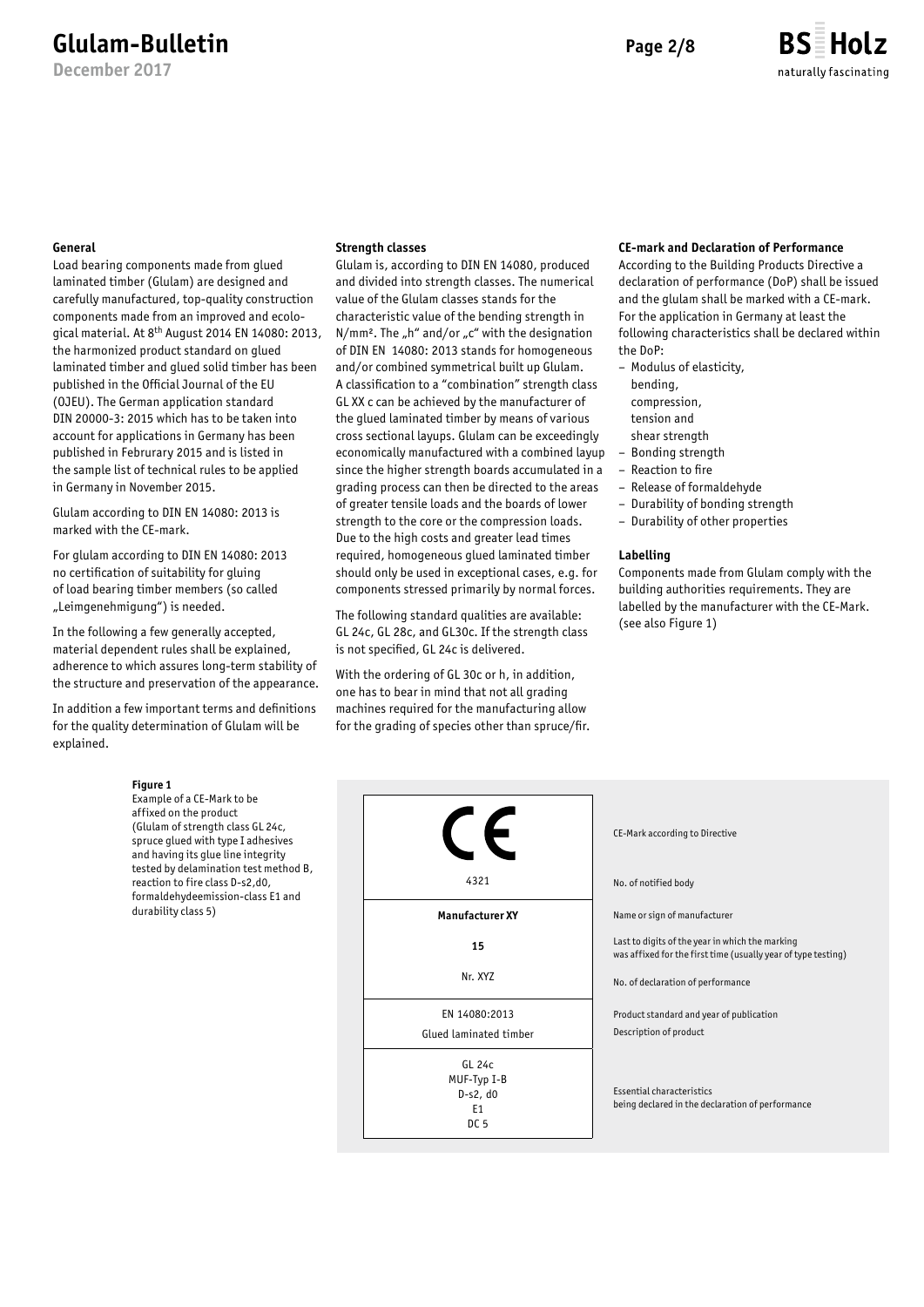**December 2017**



### **Table 1:**

 $k_h$  = min.

1,1

see DIN EN 1995-1-1: 2010-12, 3.3(3).

Characteristic strength for the design of glulam according to DIN EN 1995-1-1:2010-12 and German national Annex DIN EN 1995-1-1/NA:2013-08

| Strength-class <sup>a)</sup>                                                                                                                                                                                                                                                       |                                                                                                                                                                                                                                                                                                                                                             | <b>GL 24c</b> | <b>GL 28c</b>                                                                                                                                                                                                                                          | <b>GL30c</b> |
|------------------------------------------------------------------------------------------------------------------------------------------------------------------------------------------------------------------------------------------------------------------------------------|-------------------------------------------------------------------------------------------------------------------------------------------------------------------------------------------------------------------------------------------------------------------------------------------------------------------------------------------------------------|---------------|--------------------------------------------------------------------------------------------------------------------------------------------------------------------------------------------------------------------------------------------------------|--------------|
| Strength in N/mm <sup>2</sup>                                                                                                                                                                                                                                                      |                                                                                                                                                                                                                                                                                                                                                             |               |                                                                                                                                                                                                                                                        |              |
| <b>Bending</b>                                                                                                                                                                                                                                                                     | $f_{m,k}$ <sub>b)</sub> c)                                                                                                                                                                                                                                                                                                                                  | 24            | 28                                                                                                                                                                                                                                                     | 30           |
| Tension parallel to grain                                                                                                                                                                                                                                                          | $f_{t,0,k}$                                                                                                                                                                                                                                                                                                                                                 | 17            | 19,5                                                                                                                                                                                                                                                   | 19,5         |
| Tension perpendicular to grain                                                                                                                                                                                                                                                     | $f_{t,90,k}$                                                                                                                                                                                                                                                                                                                                                | 0,5           | 0,5                                                                                                                                                                                                                                                    | 0,5          |
| Compression parallel to grain                                                                                                                                                                                                                                                      | $f_{c,0,k}$                                                                                                                                                                                                                                                                                                                                                 | 21,5          | 24                                                                                                                                                                                                                                                     | 24,5         |
| Compression perpendicular to grain                                                                                                                                                                                                                                                 | f <sub>c,90,k</sub>                                                                                                                                                                                                                                                                                                                                         | 2,5           | 2,5                                                                                                                                                                                                                                                    | 2,5          |
| Shear and torsional shear                                                                                                                                                                                                                                                          | $f_{v,k}$ <sup>d)</sup>                                                                                                                                                                                                                                                                                                                                     | 3,5           | 3,5                                                                                                                                                                                                                                                    | 3,5          |
| Stiffness in N/mm <sup>2</sup>                                                                                                                                                                                                                                                     |                                                                                                                                                                                                                                                                                                                                                             |               |                                                                                                                                                                                                                                                        |              |
| Modulus of elasticity parallel to the grain                                                                                                                                                                                                                                        | $E_{0,\text{mean}}$ <sup>e)</sup>                                                                                                                                                                                                                                                                                                                           | 11.000        | 12.500                                                                                                                                                                                                                                                 | 13.000       |
| Modulus of elasticity perpendicular to the grain                                                                                                                                                                                                                                   | $E_{90, \text{mean}}$ <sup>e)</sup>                                                                                                                                                                                                                                                                                                                         | 300           | 300                                                                                                                                                                                                                                                    | 300          |
| <b>Shear-Modulus</b>                                                                                                                                                                                                                                                               | $G_{\text{mean}}$ <sup>e)</sup>                                                                                                                                                                                                                                                                                                                             | 650           | 650                                                                                                                                                                                                                                                    | 650          |
| Density in kg/m <sup>3</sup>                                                                                                                                                                                                                                                       |                                                                                                                                                                                                                                                                                                                                                             |               |                                                                                                                                                                                                                                                        |              |
| <b>Density</b>                                                                                                                                                                                                                                                                     | $\rho_k$ <sup>d)</sup>                                                                                                                                                                                                                                                                                                                                      | 365           | 390                                                                                                                                                                                                                                                    | 390          |
| a)<br>Homogeneous glulam is marked with "h" and<br>combined glulam with "c"<br>b)<br>The characteristic bending strength of glulam<br>with a height $h \le 600$ mm being subjected to<br>edgewise bending may be increased by<br>$\left(\frac{600}{h}\right)^{0,1}$<br>$kb$ = min. | c)<br>The characteristic bending strength of homoge-<br>nous glulam comprising at least four laminations<br>and being subjected to flatwise bending may be<br>increased by 20%, if DIN EN 1995-1-1:2010-12,<br>6.6(4) is not applied , see DIN EN 1995-1-1/NA,<br>NCI zu 3.3 (NA.6) and (NA.7).<br>d)<br>The characteristic value of rolling shear strength | e)            | For the characteristic stiffness and density<br>properties E0,05, E90,05 und G05 the following<br>expressions apply<br>$E_{0,05} = 5/6 E_{0,mean}$<br>E90,05 = 5/6 E90, mean and<br>$G$ 05=5/6 $G$ mean,<br>see DIN EN 1995-1-1/NA, NCI Zu 3.3 (NA.8). |              |

The characteristic value of rolling shear strength *f* R,k may be taken as 1,0 N/mm² for all glulamstrength-classes. The rolling shear-modulus may be taken as *G* R,mean = 0,1 *G* mean.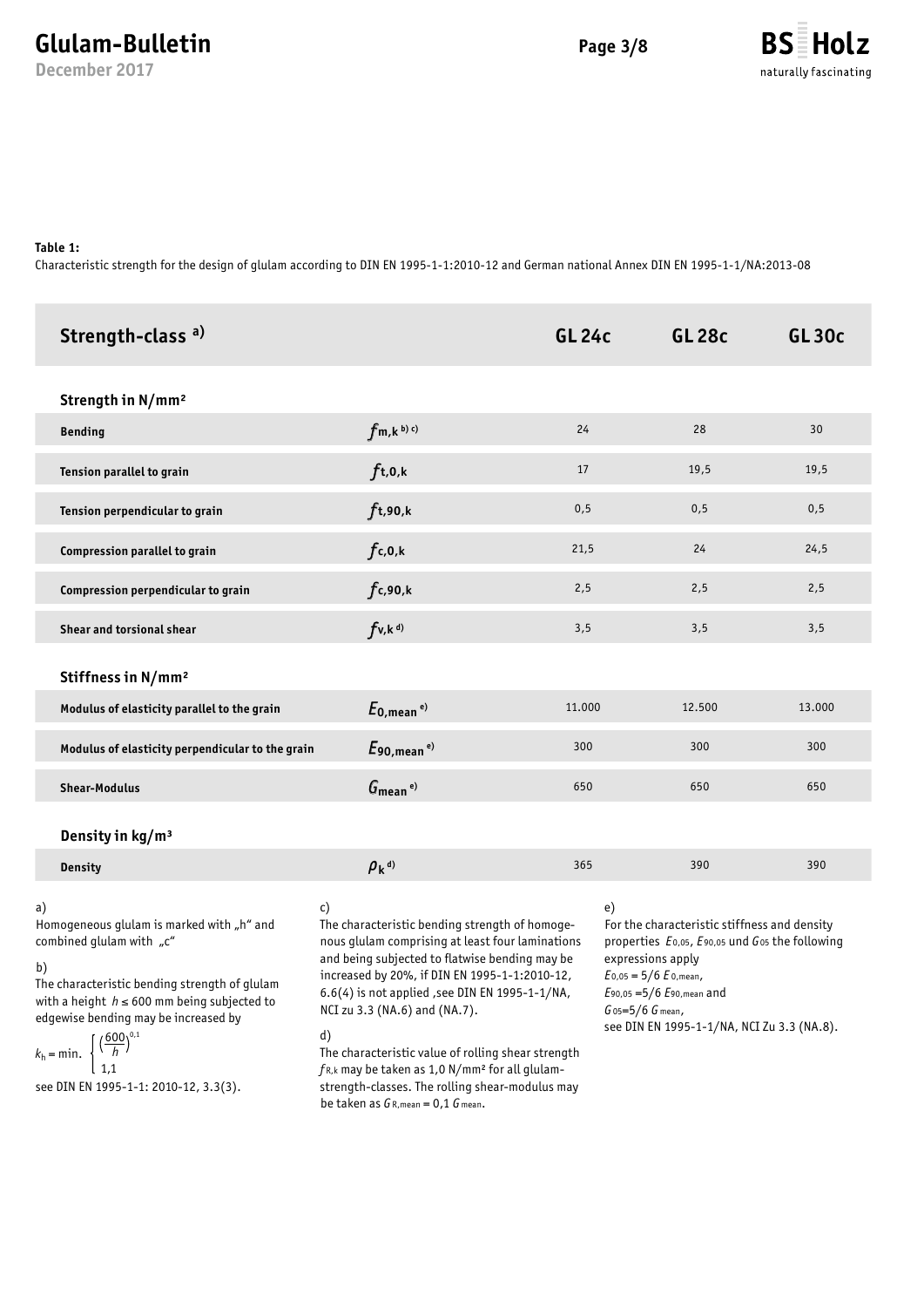**December 2017**



### **Cross sectional layup of members of various heights**

Large volume, order related Glulam construction members manufacturing have as a rule, a combined layup. At the point of maximum bending stress M/W, the layup required for the respective strength class must be given. The reduction of the proportionate height of a boundary area with higher strength lamellae in the direction of the support is regarded as structurally unquestionable.

### **Reinforcements for tension perpendicular to the grain**

DIN EN 1995-1-1 (Eurocode 5-1-1): 2010 permit the design of members subjected to tension stresses perpendicular to the grain either with or without reinforcements. Designs with reinforcements for tension stresses parallel to the grain according to DIN EN 1995-1-1/NA: 2013 (German National Annex to Eurocode 5-1-1) are recommended exclusively for pitched cambered beams.

### **Surface protection**

To avoid non-beneficial moisture absorption during transportation and assembly as well as for improving the cleanability, the surfaces, with larger construction components and also the cross-grained wood, should be provided with a suitable temporary weather protection coating.

### **Surface qualities**

Glulam components can be manufactured with various surface qualities, see Table 2, and thus fulfil variable creative requirements. The desired surface characteristics are, in each case, contractually agreed upon and are, for example, itemised in the technical specifications. If nothing else is stipulated visible quality is assumed to be agreed.

### **Transport and Assembly**

Transport and assembly of Glulam components should categorically only be carried out by experienced and therefore fully equipped certified specialists. Thereby, among other things, the following is to be observed:

- Sufficient bracing, also whilst under construction.
- Soiling prevention.
- During the lifting process, as a rule, the entire section should be encompassed with heavy duty binding or some other suitable device.
- Duly storage on site. Attention should be paid to the fact that coverings for transport have to be removed in order to avoid condensate and blue stain. The members should be protected by suitable coverings against moistening and contamination subsequently.
- Suitable protection of edges.
- Precise axial orientation of glulam members and temporarily bracings until the bracing is mounted.
- Final alignment of construction.
- Proctetion against corrosion should be carried out before the steel elements are mounted in order to avoid contamination of glulam surfaces by rust.
- If steel is cut or welded on site the nearby glulam surfaces should be covered in order to avoid contamination of the glulam surfaces by discolouration and rust.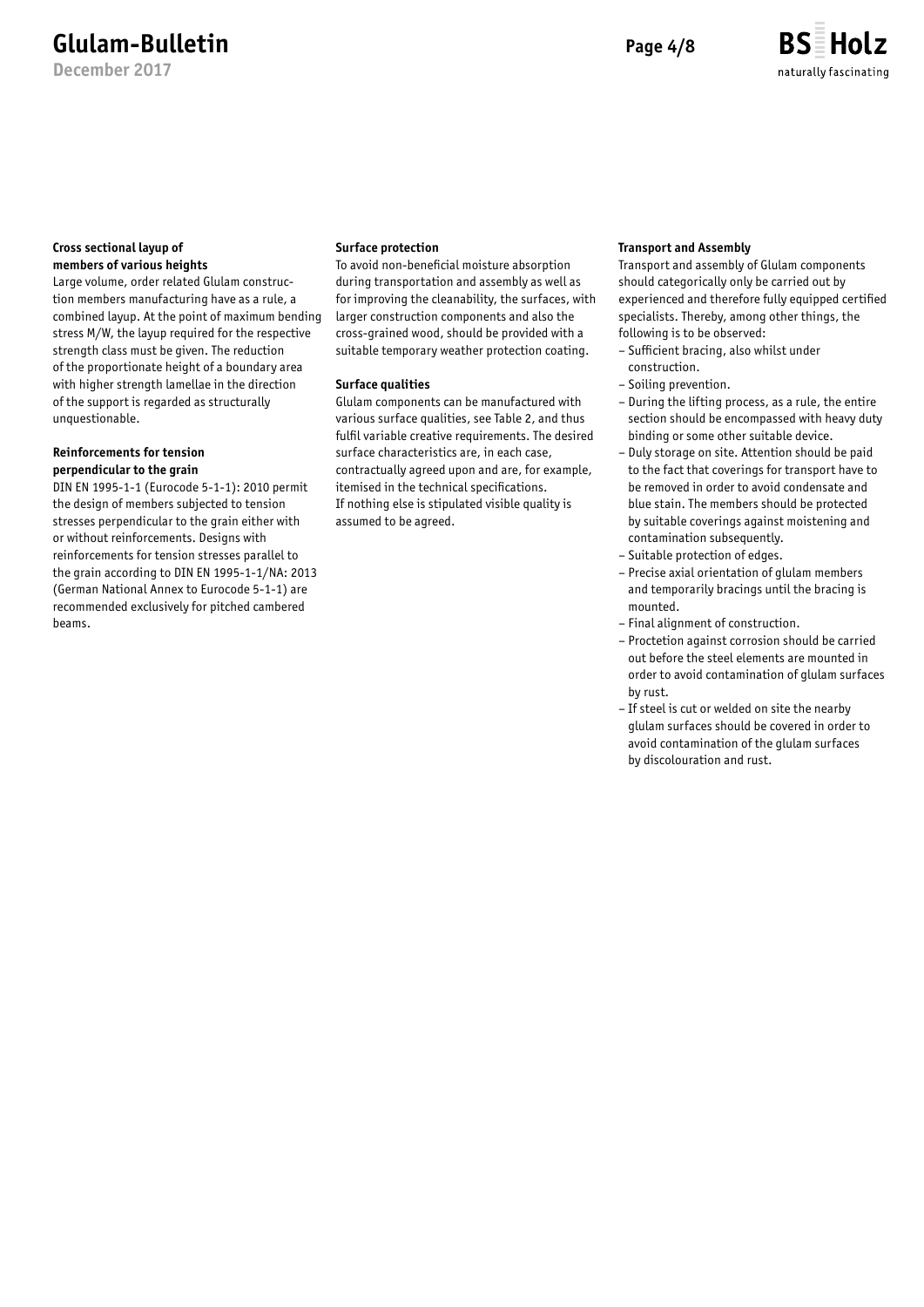**December 2017**



Table 2

### **Surface qualities of Glulam**

| Criteria <sup>1</sup>                                                                         | <b>Industrial quality</b>           | <b>Visible quality</b>                                                                                                       | <b>Selection quality</b>                                                                           |  |
|-----------------------------------------------------------------------------------------------|-------------------------------------|------------------------------------------------------------------------------------------------------------------------------|----------------------------------------------------------------------------------------------------|--|
| Firmly grown knots <sup>2,3</sup>                                                             | Permitted                           | Permitted                                                                                                                    | Permitted                                                                                          |  |
| Fallen and loose knots <sup>2,3</sup>                                                         | Permitted                           | Up to $\varnothing$ < 20 mm <sup>4</sup><br>permitted from $\varnothing$ > 20 mm<br>to be replaced in the works <sup>4</sup> | To be replaced in the works                                                                        |  |
| Resin gall <sup>3, 5</sup>                                                                    | Permitted                           | Resin galls are permitted<br>up to 5 mm                                                                                      | Resin galls are permitted<br>up to 3 mm                                                            |  |
| Knots and faulty points improved<br>by means of knot hole plugs or "ships" <sup>3</sup>       | Not necessary                       | Permitted                                                                                                                    | Permitted                                                                                          |  |
| Knots and resin galls improved<br>by means of filler compound <sup>3</sup>                    | Not necessary                       | Permitted <sup>6</sup>                                                                                                       | Permitted <sup>6</sup>                                                                             |  |
| Insect attack <sup>3</sup>                                                                    | Permitted are burrows<br>up to 2 mm | Permitted are burrows<br>up to 2 mm                                                                                          | Not permitted                                                                                      |  |
| Pith                                                                                          | Permitted                           | Permitted                                                                                                                    | Pith visibly on the outer<br>lamellas is not permitted                                             |  |
| Cracks caused by shrinking 3, 5, 7                                                            | No limit                            | Up to 4 mm                                                                                                                   | Up to 3 mm                                                                                         |  |
| Discolorations as a result of blue stain,<br>rote und braune nagelfeste Streifen <sup>5</sup> | No limit                            | Up to 10 % of the visible<br>surface of the whole<br>construction component                                                  | Not permitted                                                                                      |  |
| Mould <sup>5</sup>                                                                            | Not permitted                       | Not permitted                                                                                                                | Not permitted                                                                                      |  |
| Contamination of the surface <sup>5</sup>                                                     | Permitted                           | Not permitted                                                                                                                | Not permitted                                                                                      |  |
| Distance between fingerjoints                                                                 | No limit                            | No limit                                                                                                                     | On visible remaining outer<br>lamellas, the distance between<br>one another has to be at least 1 m |  |
| <b>Surface</b>                                                                                | Levelled out                        | Planed and camfered<br>chatter permitted up to<br>a depth of 1 mm                                                            | Planed and camfered<br>chatter permitted up to<br>a depth o,5 mm                                   |  |

1 Deviations from the limit values defined in the following in lines 2, 3, 6-9, 12, 13 are to be tolerated to the following extent: maximum of three deviations/m² visible surface for the quality of vision, maximum of one deviation/m² visible surface for selection quality.

2 The maximum knot size depends on the strenth grading. In case of visual strength grading maximum allowed knot sizes may e.g. be taken from DIN 4074-1, if this grading standard is applied

3 Without limitation of the number

4 Measurement of the diameter of the knots analogue to the measurement of the diameter of individual knots for scantlings according to DIN 4074-1: 2012, 5.1.2.1.

5 Delivery condition

6 Filler compound which can be painted over is to be demanded explicitly.

7 As in all constructional solid wood products cracks can be present. The depth of the crack, measured with a 0.1 mm thick feeler gauge and independent of the quality of the surface for construction components, may be, for members not being subject to tensilestresses perpendicular to the grain up to 1/6 of the width of the construction component, for members being subject to

tensile-stresses perpendicular to the grain, up to 1/8 of the width of the component from each side. With deeper cracks the non-critical state should be checked by an expert.

A more comprehensive and illustrated description of the surface qualities can be found in the article RADOVIC/WIEGAND "Oberflächenqualität von Brettschichtholz" [Surface quality of glued laminated timber, German language only], which is located in the download area of the website www.brettschichtholz.de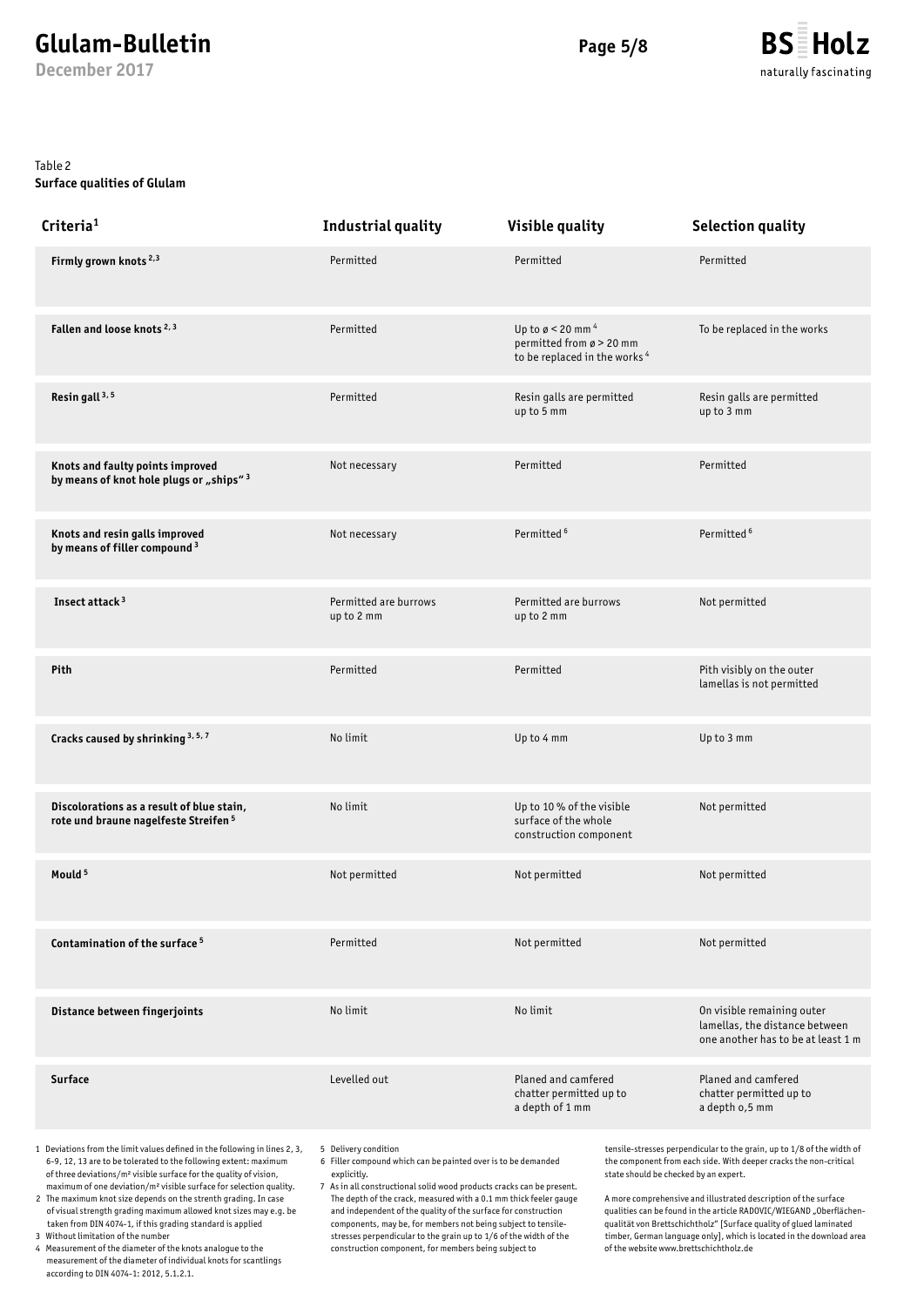**December 2017**



Table 3 **Maximum permitted deviations**

### **Maximum permitted deviations**

|                                                                                                                   |                                            | Straight members | Curved members                         |
|-------------------------------------------------------------------------------------------------------------------|--------------------------------------------|------------------|----------------------------------------|
| <b>Cross-sectional width</b>                                                                                      | for all widths                             |                  | $±$ 2 mm                               |
| Cross-sectional height                                                                                            | $h \leq 400$ mm<br>$h > 400$ mm            |                  | $-2$ mm to $+4$ mm<br>$-0.5%$ to $+1%$ |
| Maximum deviation of the angles of<br>the cross section from the right angle                                      |                                            |                  | 1:50                                   |
| Length of a straight member or developed length of a curved member<br>measured along the outer edge               | l < 2m<br>$2 m < l \le 20 m$<br>$l > 20$ m |                  | $±$ 2 mm<br>± 0,1%<br>$±$ 20 mm        |
| Longitudinal warping measured as the maximum gauge<br>over a length of 2000 mm without consideration of precamber |                                            | $4 \, \text{mm}$ |                                        |
| Deviations of the gauge of curved<br>members per developed length in m                                            | $\leq$ 6 Laminations<br>> 6 Laminations    |                  | $±4$ mm<br>$±$ 2 mm                    |

### **Deviation in sizes**

Deviations in sizes determined by DIN EN 14080: 2013 for a reference moisture content of 12% must not exceed the values listed in Table 3. In addition to the specifications of DIN EN 14080: 2013, Table 3 also contains maximum permitted deviations for curved members. A curved member here is a member with a precamber of more than one hundredth of the span.

### **Limiting values for deflections**

The limiting values for deflections are given in DIN EN 1995-1-1: 2010 and the respective National Annex DIN EN 1995-1-1/NA. They are only recommendations! Clients and designers have to agree upon the limiting values for deflections for each specific building. On the basis of long-term experience the Studiengemeinschaft Holzleimbau e.V. recommends the following values (values in brackets apply for cantilevered members), see Table 4.

#### Table 4

**Recommended limiting values for deflections for beams**

|                                                                                                                          | $W_{inst}$             | $W_{net,fin}^{1)}$  | $W_{fin}$                         |
|--------------------------------------------------------------------------------------------------------------------------|------------------------|---------------------|-----------------------------------|
| <b>Members other than</b><br>members according to line 2                                                                 | $1/300$<br>$1/150^{2}$ | $1/300$<br>$1/1502$ | 1/200<br>(100 <sup>2</sup> )      |
| Precambered members or members of minor<br>importance such as members for agricultural<br>buildings, rafters and purlins | $1/200$<br>$1/1002$    | $1/250$<br>$1/1252$ | $\frac{1}{150}$<br>$\frac{1}{75}$ |

1) Deviating from DIN EN 1995-1-1: 2010 but in

accordance with DIN EN 1990: 2010 and DIN EN 1995-1-1/NA: 2013  $W_{net,fin}$  is calculated as follows:

$$
w_{\text{net,fin}} = \left(w_{\text{inst,6}} + \sum_{i \geq 1} \Psi_{z,i} \cdot w_{\text{inst}, Q,i}\right) \left(1 + k_{\text{def}}\right) - w_{\text{c}}
$$

2) for cantilevered members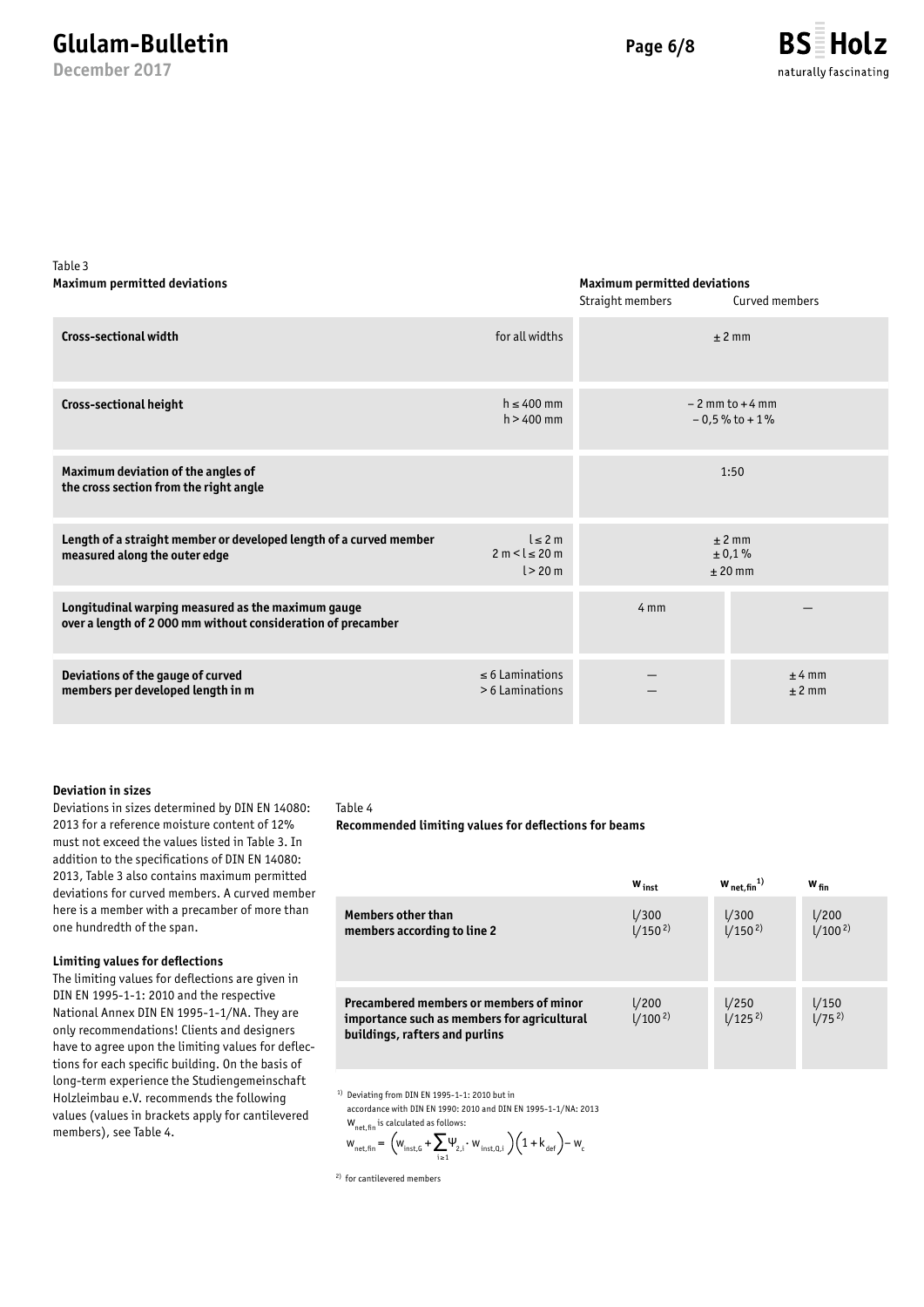**December 2017**

### **BS Holz** naturally fascinating

### **Subsequent block outs, notches, openings, drilled holes and cuttings**

In every case they call for a new static analysis.

### **Structural-physical analysis**

Predominantly the outer layers of the Glulam, under construction, absorb moisture. This moisture must be gradually dispersed, until a uniform cross-sectional moisture is achived. Careful heating and ventilation and the resulting accompanying slow reduction of the relative humidity of air and the corresponding wood moisture serves this purpose.

As in all constructional timber products cracks can be present on the surfaces of the Glulam components and also along the glued joints Shrinkage cracks can appear. The depth of the crack, measured with a 0.1 mm thick feeler gauge and independent of the quality of the surface for construction components, may be, for members not being subject to tensile-stresses perpendi cular to the grain up to 1/6 of the width of the construction component, for members being subject to tensile-stresses perpendicular to the grain, up to 1/8 of the width of the component from each side. With deeper cracks the non-critical state should be checked by an expert.

With direct exposure and strong changing climatic conditions the inclination towards crack formation increases. Even during the planning, protective measures are also provided for the construction in progress. These are, in particular, coverings and backwater free drains.

Priority is given to constructional means of wood protection over preservative treatment. To this belongs, for example, prompt closure of the roof and outer wall surfaces immediately after assembly and also removal of building moisture by ventilation. For reasons of environmental and health protection, constructional means of wood protection measures should be taken that render additional use of preservative treatment unnecessary. According to DIN 68800-1: 2011, in service classes 1 and 2 (moisture content permanently < 20%), no preservative treatment against fungi or insects is required with kiln dried solid wood products such as glulam. Depending on the use class according to DIN 68800-1:2011, you can resort to durable softwood species (with no or limited sapwood) in service class 3. Pine heartwood can be used up to use class 2, larch and Douglas fir heartwood up to use class 3.1. If, in exceptional cases, preservative treatment is required, then products according to a German technical approval applicable to the respective use class shall be used.

Prior to application, however, a written opinion of the preservative agent manufacturer containing the following points should be requested:

- Necessity of surface coating and other moisture protection measures until the members are protected against
- weathering; – Compatibility of preservative treatment with
- surface coating; – Necessity of pre-treating the surface, in
- particular in the case of kiln dried spruce wood, to reach the required penetration quantity and, if applicable, penetration depth;
- Fundamental suitability of a surface application with large volume glulam timber components.

### **Publisher**

Studiengemeinschaft Holzleimbau e.V. Heinz-Fangman-Str. 2 D-42287 Wuppertal +49 (0)202 · 76 97 27 33 Fax www.ingenieurholzbau.de www.brettschichtholz.de info@brettschichtholz.de

- 1. Circulation published: Januar 1998
- 2. Revised edition: August 2001
- 3. Revised edition: April 2005
- 4. Revised edition: November 2009
- 5. Revised edition: December 2010 6. Revised edition: May 2012
- 7. Revised edition: April 2013
- 8. Revised edition: December 2014
- 9. Revised edition: January 2015
- 10. Revised edition: August 2016
- 11. Revised edition: December 2017 Title photo: Wiehag GmbH